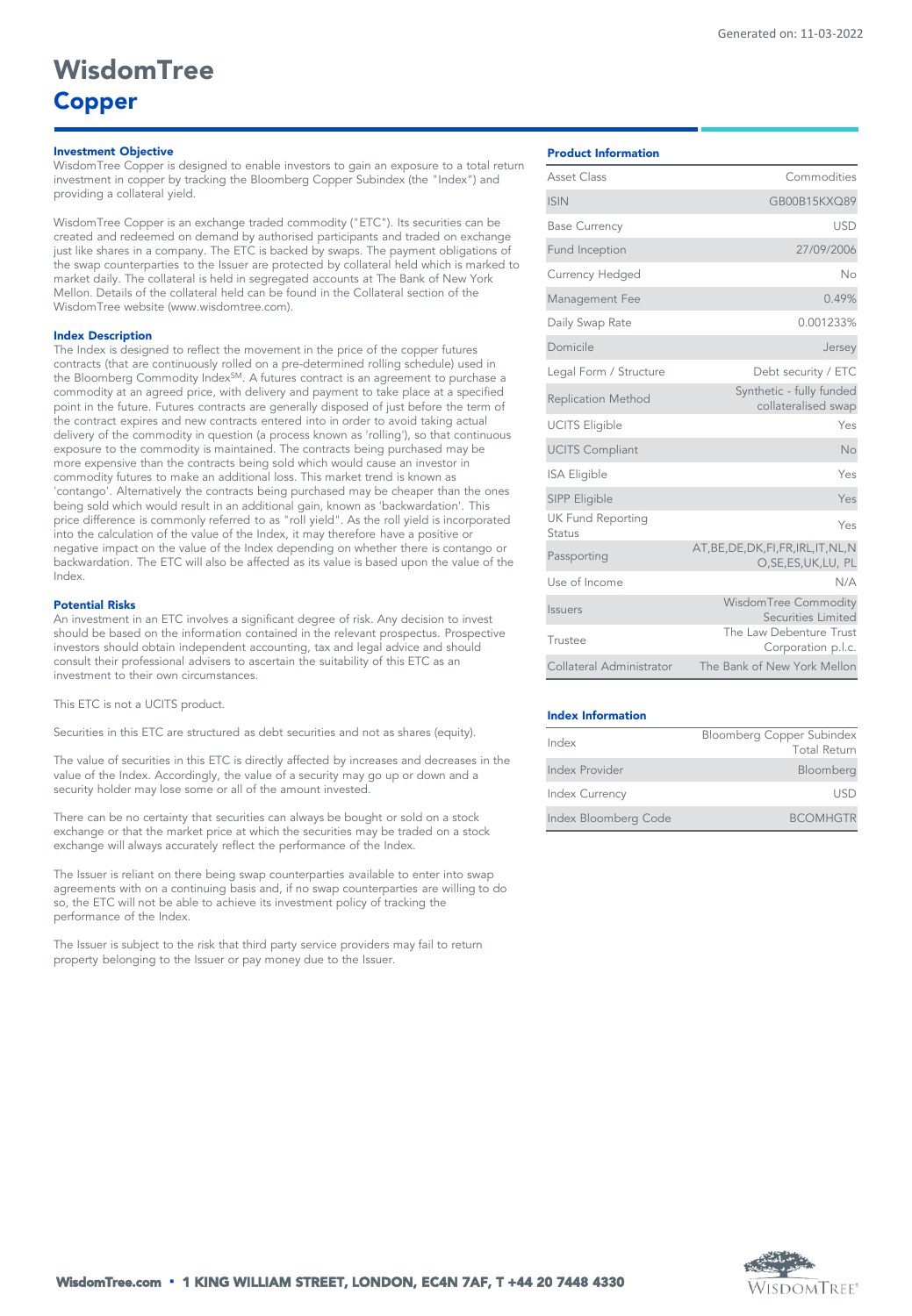*Performance vs. Benchmark Index* 



Data from 27/09/2006 to 28/02/2022. Data source: WisdomTree, Bloomberg. The performance shown is that of the Product's Net Asset Value and Benchmark Index, both reported in Base Currency; please refer to the product information above for further details. Performance figures above 1 year are annualised. Exchange rate risk should always be considered when analysing performance denominated in another currency. You cannot invest directly in an index. Historical performance is not an indication of future performance and any investments may go *down in value.*

## *Listing Information*

| <b>Exchange</b> | Trading<br><b>Currency</b> | <b>Exchange</b><br><b>Ticker</b> | <b>Bloomberg</b><br>Code | <b>RIC</b> | <b>SEDOL</b>                     | <b>ISIN</b>  | <b>WKN</b>    | <b>Listing Date</b> |
|-----------------|----------------------------|----------------------------------|--------------------------|------------|----------------------------------|--------------|---------------|---------------------|
| TSX             | <b>JPY</b>                 | 1693                             | 1693.JP                  | 1693.T     | B43LCX4                          | GB00B15KXQ89 | <b>AOKRKR</b> | 19/03/2010          |
| Euronext        | <b>EUR</b>                 | COPAP                            | <b>COPAP FP</b>          | COPAP.PA   | BIRM9P3                          | GB00B15KXQ89 | <b>AOKRKR</b> | 29/05/2007          |
| Borsa Italiana  | <b>EUR</b>                 | COPA                             | COPA IM                  | COPA.MI    | B1W6VH6                          | GB00B15KXQ89 | <b>AOKRKR</b> | 13/04/2007          |
| Xetra           | <b>EUR</b>                 | OD7C                             | OD7C GY                  | OD7C.DE    | B <sub>1GFDX9</sub>              | DE000A0KRJU0 | AOKRJU        | 03/11/2006          |
| LSE             | USD                        | COPA                             | COPA LN                  | COPA.I     | B <sub>15</sub> KXO <sub>8</sub> | GB00B15KXQ89 | <b>AOKRKR</b> | 27/09/2006          |

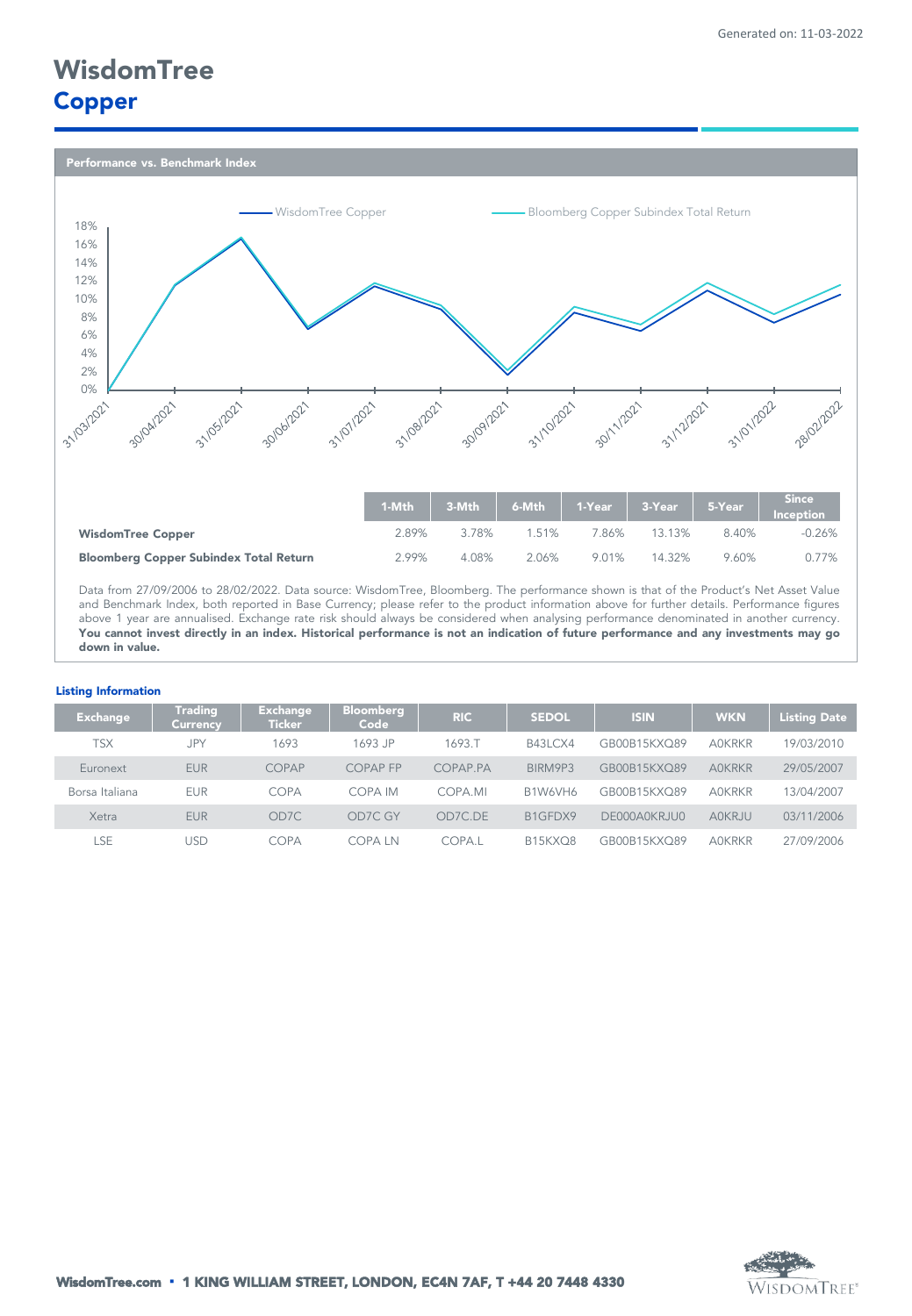## *Glossary*

Authorised participant Banks or other financial institutions that act as intermediaries between issuers of securities and other investors or intermediaries. Authorised participants subscribe for and redeem securities directly with the Issuer and buy and sell those securities to investors/intermediaries either directly or via stock exchanges. Collateral held Cash or other transferable securities which are held independently to reduce the Issuer's credit risk in respect of any single counterparty. For example, if the Index (tracked by the ETC) increases, the amount owed to the Issuer by the swap counterparty increases and therefore additional collateral is transferred by the swap counterparty to reduce the increased risk to the ETC of that counterparty. Collateral yield The collateral yield is the hypothetical interest that an investor would have received on cash equal in value to the underlying futures contracts. Exposure An ETC has exposure to an index or commodity if its value is directly affected by movements in the price of that index/commodity. Exposure to an index or commodity can be achieved in various different ways. This ETC aims to provide exposure to the Index using swaps. Fully funded swap This is a swap whereby the cash from investors is transferred by the Issuer to the swap counterparties. Swap or swap agreement This is where the Issuer enters into contracts with one or more swap counterparties whereby the Issuer receives payments from a swap counterparty when the Index (tracked by the relevant ETC) goes up and the Issuer makes payments to the swap counterparty when the Index goes down. By using swaps, the ETC can efficiently track the upward or downward performance of the Index without having to actually own the underlying constituent(s) which make up the Index. Swap counterparty Typically a large bank or financial institution with whom the Issuer enters into swaps. Marked to market The amount of collateral held will be adjusted on a daily basis in order to reflect the value of the swaps.

## *Additional Information*

This document constitutes an advertisement of the financial product(s) mentioned herein. In Switzerland, this communication is only targeted at Qualified Investors. The prospectus and the key investor information documents (KIID/KID) are available from WisdomTree's website: https://www.wisdomtree.eu/en-ch/resource-library/prospectus-and-regulatory-reports